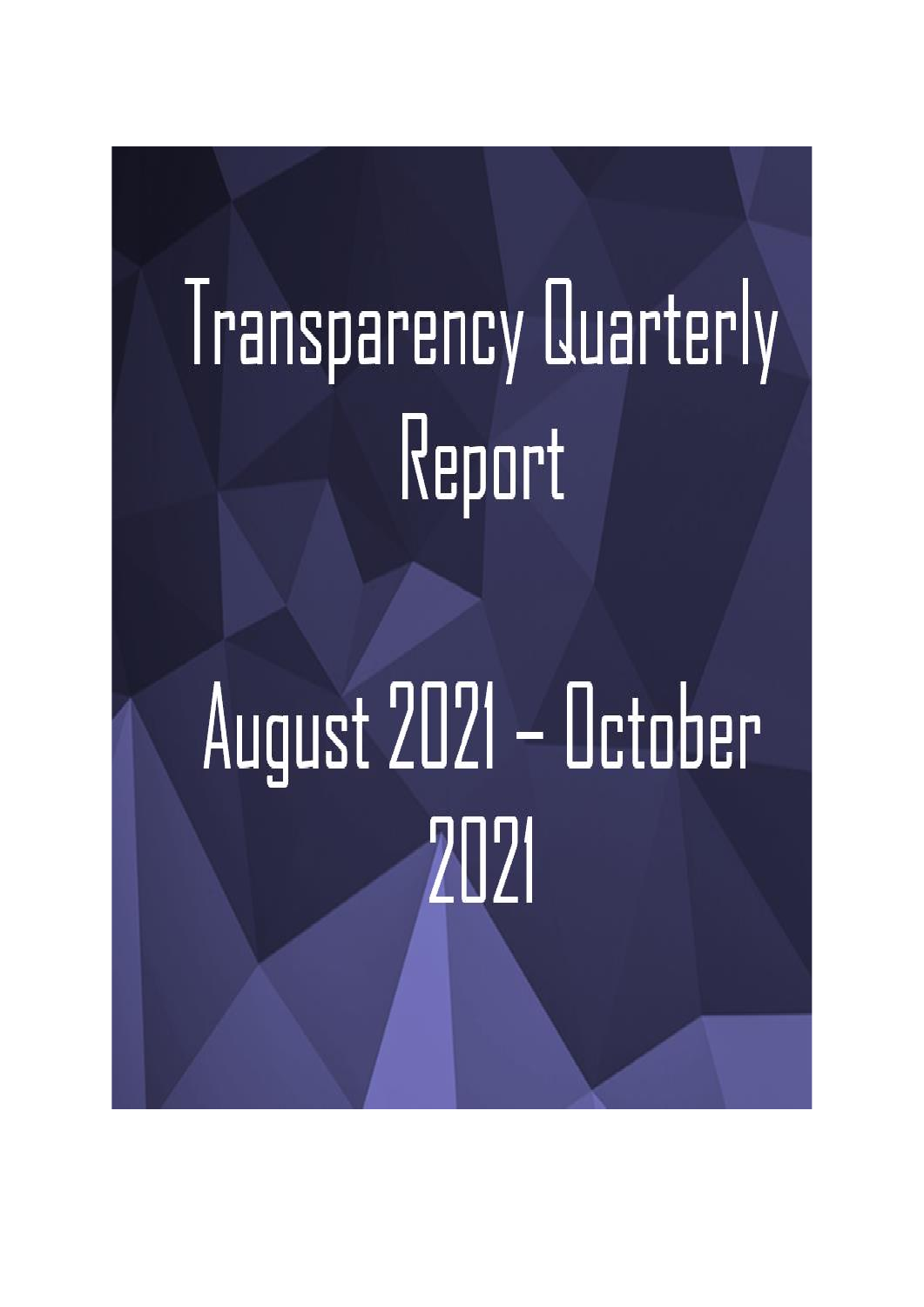This report is to inform the reader of the Transparency/Governance obligations of the Office of the Police and Crime Commissioner (OPCC). The OPCC will publish this information on a quarterly basis, to ensure that the public can review the functions of the OPCC. The areas of focus for this report are:

- PSD Dip Sampling
- CRT/Lower Dissatisfaction
- Chief Constable complaints
- Reviews
- ICVS
- Legally Qualified Chairs
- Freedom of Information / Subject Access Requests
- Trends/Patterns received by the OPCC

#### **Dip Sampling – Schedule 3 complaints – Professional Standards Department**

The purpose of the OPCC Dip Sampling Schedule 3 complaints it that it is a critical function to the reputation of Bedfordshire Police that the public has confidence in the complaints system. To this end, both the Chief Constable and the Police and Crime Commissioner have arranged for 'dip sampling' to be undertaken of complaints. On a monthly basis, the OPCC will request categories of complaints from the Professional Standards Department and when the files have been received will review them in full.

The categories of complaint are:

| <b>Complaint Categories &amp; Sub Categories</b>                                                                                                                                                                                                                                                                                                                        |  |  |  |  |
|-------------------------------------------------------------------------------------------------------------------------------------------------------------------------------------------------------------------------------------------------------------------------------------------------------------------------------------------------------------------------|--|--|--|--|
| $\mathsf{A}$<br><b>Delivery of Duties and Service</b>                                                                                                                                                                                                                                                                                                                   |  |  |  |  |
| A1 Police action following contact / A2 Decisions / A3 Information / A4 General<br>level of service                                                                                                                                                                                                                                                                     |  |  |  |  |
| B<br>Police powers, policies and procedures                                                                                                                                                                                                                                                                                                                             |  |  |  |  |
| <b>B1</b> Stops, & stop & search / <b>B2</b> Searches of premises & seizure of property / <b>B3</b><br>Power to arrest & detain /<br><b>B4</b> Use of force / <b>B5</b> Detention in police custody / <b>B6</b> Bail, identification and interview<br>procedures /<br><b>B7</b> Evidential procedures / <b>B8</b> Out of Court disposals / <b>B9</b> Other policies and |  |  |  |  |
| procedures                                                                                                                                                                                                                                                                                                                                                              |  |  |  |  |
| $\mathbf{C}$<br>Handling of or damage to property / premises                                                                                                                                                                                                                                                                                                            |  |  |  |  |
| Access and / or disclosure of information<br>D                                                                                                                                                                                                                                                                                                                          |  |  |  |  |
| D1 Use of police systems / D2 Disclosure of information / D3 Handling of information /                                                                                                                                                                                                                                                                                  |  |  |  |  |
| D4 Accessing and handling of information from other sources                                                                                                                                                                                                                                                                                                             |  |  |  |  |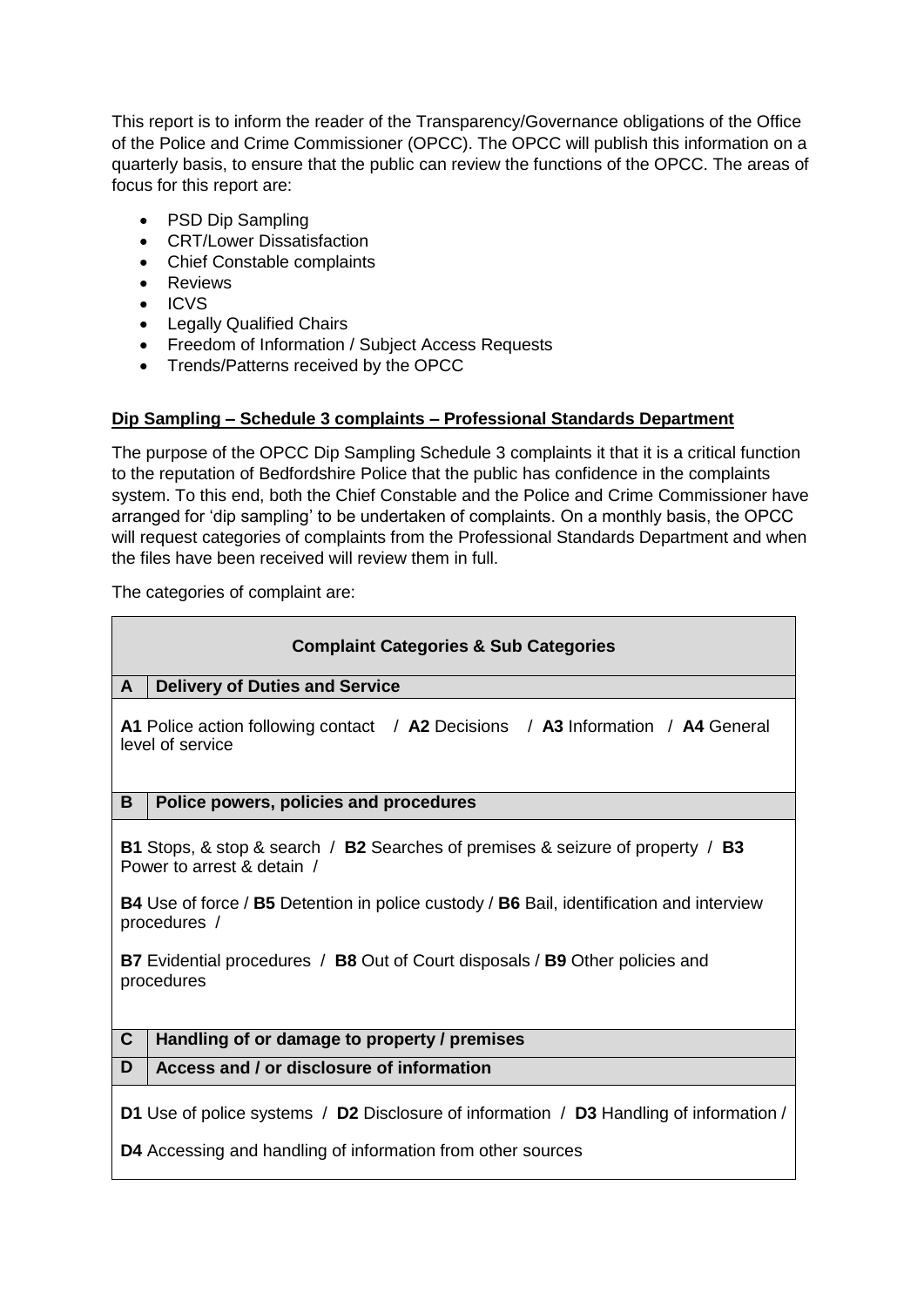| <b>E</b> Use of Police Vehicles |
|---------------------------------|

#### **F Discriminatory behaviour**

**F1** Age / **F2** Disability / **F3** Gender Reassignment / **F4** Pregnancy & Maternity / **F5** Marriage & Civil Partnership /

**F6** Race / **F7** Religion or Belief / **F8** Sex / **F9** Sexual Orientation / **F10** Other

#### **G Abuse of Position / Corruption**

**G1** Organisational corruption / **G2** Abuse of position for sexual purpose /

**G3** Abuse of position for the purpose of pursuing an inappropriate emotional relationship / **G4** Abuse of position for financial purpose / **G5** Obstruction of justice / **G6** Abuse of position for other purpose

#### **H Individual Behaviours**

**H1** Impolite language or tone / **H2** Impolite and intolerant actions / **H3** Unprofessional attitude and disrespect /

**H4** Lack of fairness and impartiality / **H5** Overbearing or harassing behaviours

|                         | <b>Sexual Conduct</b>        |
|-------------------------|------------------------------|
| $\overline{\mathsf{K}}$ | <b>Discreditable Conduct</b> |
|                         | <b>Other</b>                 |

The OPCC will consider such aspects when completing the Dip Sampling:

- Timescales for completion of investigations
- Learning Identified
- Were all allegations covered fully and appropriately
- Satisfaction
- Was BWV used and was it useful to the complaint
- Other aspects are considered throughout the process

The process relates only to the dip sampling of closed complaints cases and does not cover either the duty to oversee ongoing complaints or the new wider power of direction of the handling of complaints against the police.

The purpose of Dip Sampling is not to interfere with the review process and decisions made by the Relevant Review Body can only be overturned by the courts through the Judicial Review Process.

#### **Q2 – Dip Sample**

Bedfordshire OPCC dip sampled 11 complaints in August 2021. Within the 11 complaints, 46 allegations were covered.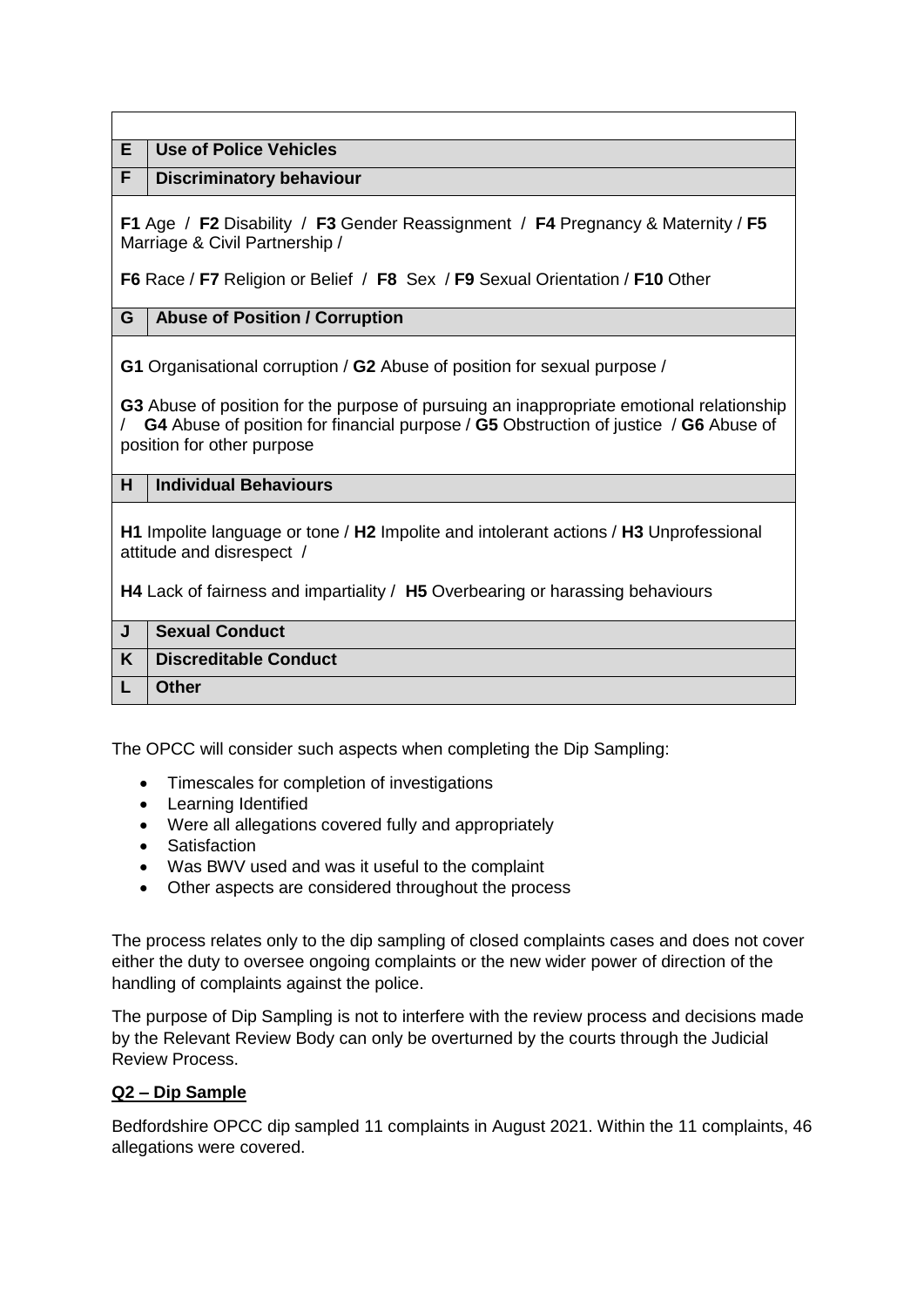Bedfordshire OPCC dip sampled 8 complaints in September 2021. Within the 8 complaints, 31 allegations were covered.

Bedfordshire OPCC dip sampled 9 complaints in October 2021. Within the 9 complaints, 27 allegations were covered.

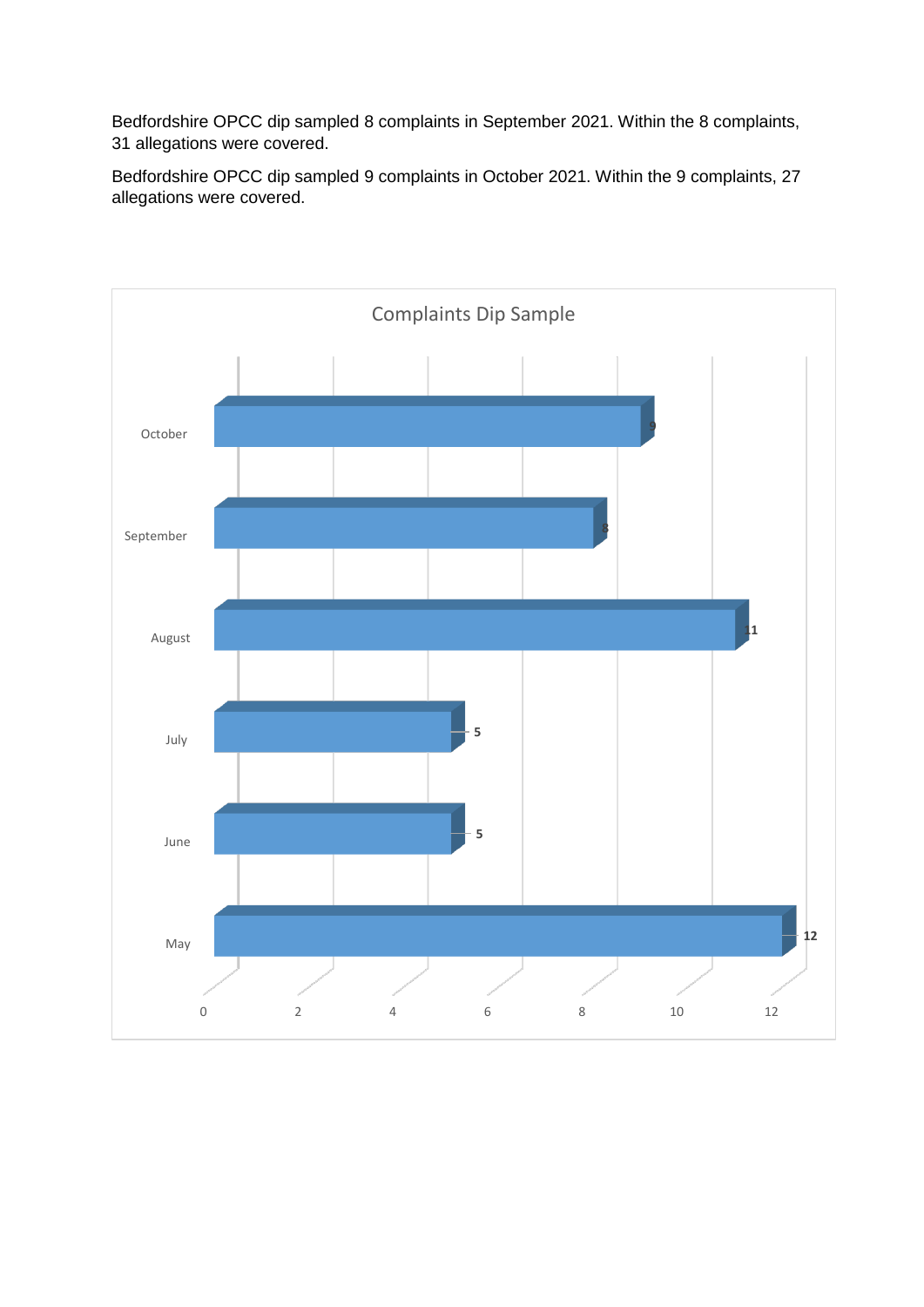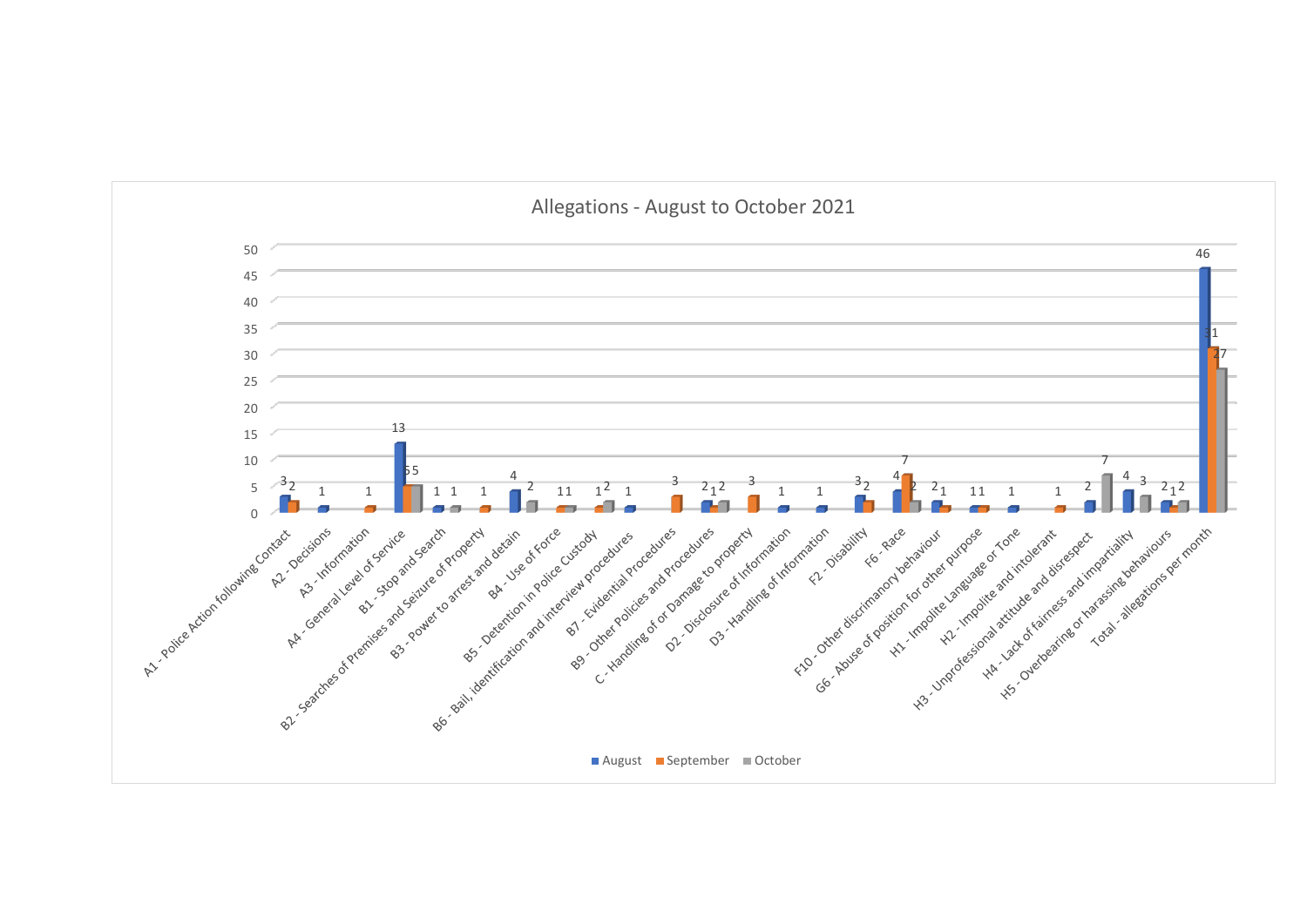Bedfordshire OPCC believe that all complaints dip sampled have been dealt with in a reasonable and proportionate manner – none of the complaints were subject to a review by the OPCC and the OPCC agree with any learning identified within the complaint reports.

#### **CRT/Lower Dissatisfaction – Dip Sample**

The Transparency Team are currently finalising all aspects in regards to the new function and are working with the Customer Services Management Team to ensure feedback is given and fed into future learning. CRT/Dissatisfaction Dip Sampling commenced in August 2021.

Customer Support Complaint Categories Dip Sampled

### **Customer Support Dip Sampling**



### **August - October 2021**

#### **Chief Constable Complaints**

No Chief Constable complaints have been recorded within the second Quarter – August 2021 to October 2021. One complaint was received in September 2021, however was not recorded as it was not about the conduct of the Chief Constable.

Complainants have contacted the OPCC in regards to matters which they deemed to be a complaint against the Chief Constable, however if the complaint is not about the Chief Constables conduct directly, it is not a complaint against the Chief Constable. Complainants believe as the Chief Constable has overall responsibility for the Force, they believe he is accountable and complaints can be made against him. However if the OPCC reviews the allegations made against the Chief Constable Garry Forsyth, and on immediate review of your complaint, the complaint is not regarding the conduct of the Chief Constable and that the Chief Constable has not had any personal involvement into the case and delegates such responsibilities to others within the organisation, a complaint will not be recorded.

The IOPC statutory guidance states 'A.7 There will be times where a complaint names the chief officer or acting chief officer, but the complaint is actually about something where authority has been delegated to another officer or staff member within the force. Where the local policing body receives a complaint for which is it is not the appropriate authority, they must forward the complaint to the appropriate authority. Therefore, where it is immediately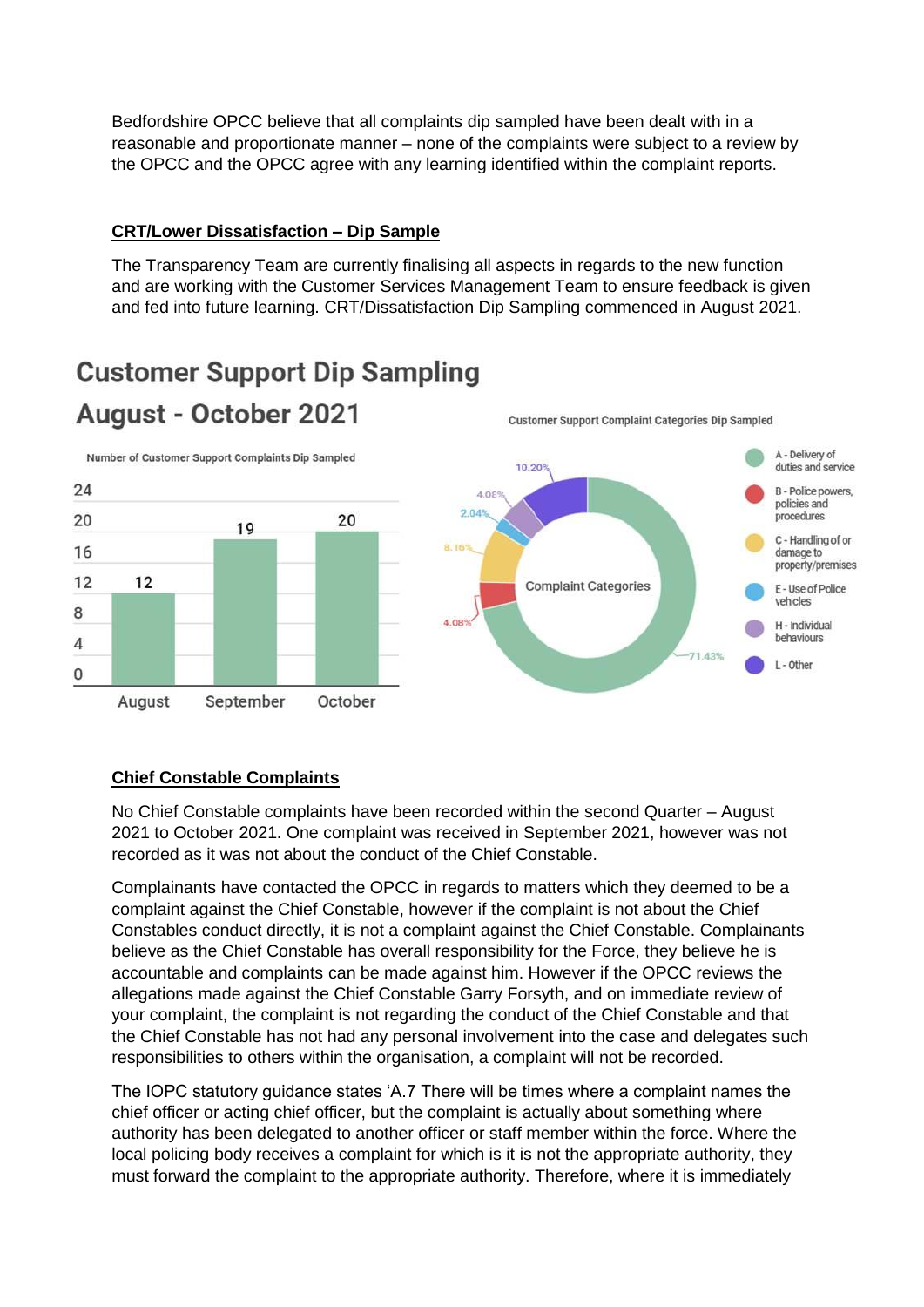clear that the chief officer or acting chief officer has had no involvement, the local policing body must take the steps outlined in paragraphs  $6.5 - 6.7$ . They should explain the reasons for this to the complainant.'

So, all complaints of this nature are forwarded to the Customer Services team of Bedfordshire Police to review and allocate to individuals within the Force.



#### **Chief Constable Complaint Outcomes**

#### **Reviews**

From the 1st February 2020 the Office of the Police and Crime Commissioner (OPCC) will be the relevant review body in most cases apart from those complaints or conduct matters listed below which the IOPC are responsible for reviewing where they relate to:

- Any incident or circumstance in or in consequence of which a person has died or suffered serious injury.
- A serious sexual assault or offence
- Serious corruption
- Criminal offence or behaviour which is liable to lead to disciplinary proceedings

If a request to review is submitted to either the IOPC or the OPCC and they are not the correct review body, then they will forward it to the correct review body and notify the complainant that this has happened.

#### **What a review means**

A review offers the opportunity to consider whether the complaint outcome is reasonable and proportionate but not the handling of the incident leading to the complaint. Each review will be considered on a case-by-case basis. If the reviewer concludes that the outcome was not reasonable and proportionate, the review should be upheld i.e the service provided by the police was not acceptable the OPCC will, where appropriate, make recommendation to the Chief Constable of Bedfordshire Police.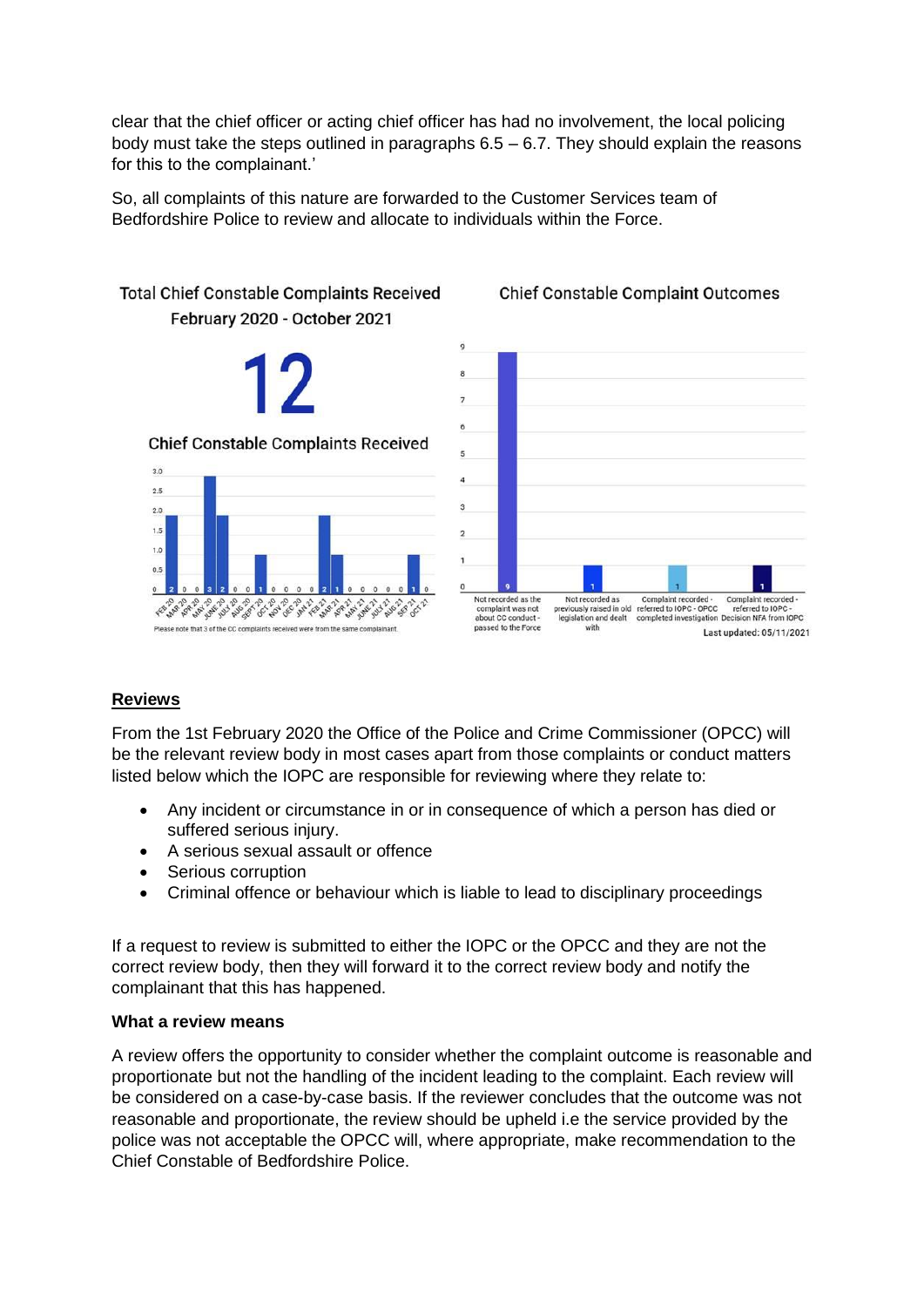#### **Requesting a complaint review**

Complainants will have been advised by PSD in their complaint outcome letter if they have the right of review and who is the appropriate review body (either the OPCC or IOPC). The review can only be against the outcome of a formal complaint, i.e a complaint that has been recorded under the legislation. The right of review does not apply to an informal complaint i.e one that has not been recorded.

The timeframe for requesting a review is 28 days from the date of the letter concluding the complaint.

Before a complaint can be reviewed by the OPCC it has to be formally recorded by Bedfordshire Police's Professional Standards Department (PSD) under Schedule 3 of the Police Reform Act 2002.

This is different to having an expression of dissatisfaction dealt with/logged by the Force through their Customer Support team and which has not been recorded under Schedule 3.

Complaints recorded under Schedule 3 will be handled and investigated by the Force or the IOPC (depending on the severity of the allegation).

The Police and Crime Commissioner nor the OPCC can get involved at this stage or investigate the original incident leading to the complaint being made as this could potentially compromise any future request by the complainant to review.

Bedfordshire Police having concluded their investigation of the complaint, will inform the complainant of the outcome, including information about the right to apply for a review, who is the appropriate review body (either the OPCC or IOPC).

Should the complainant wish to request a review, then an application for a review must be in writing and state the following:

- the details of the complaint;
- the date on which the complaint was made;
- the name of the force or local policing body whose decision is the subject of the application;
- the date on which the complainant was provided with the details about their right of review at the conclusion of the investigation or other handling of their complaint.
- the complaint reference number on the outcome letter from PSD.

Due to the changes in the Specified information Order – the OPCC needs to ensure that Review information is readily available.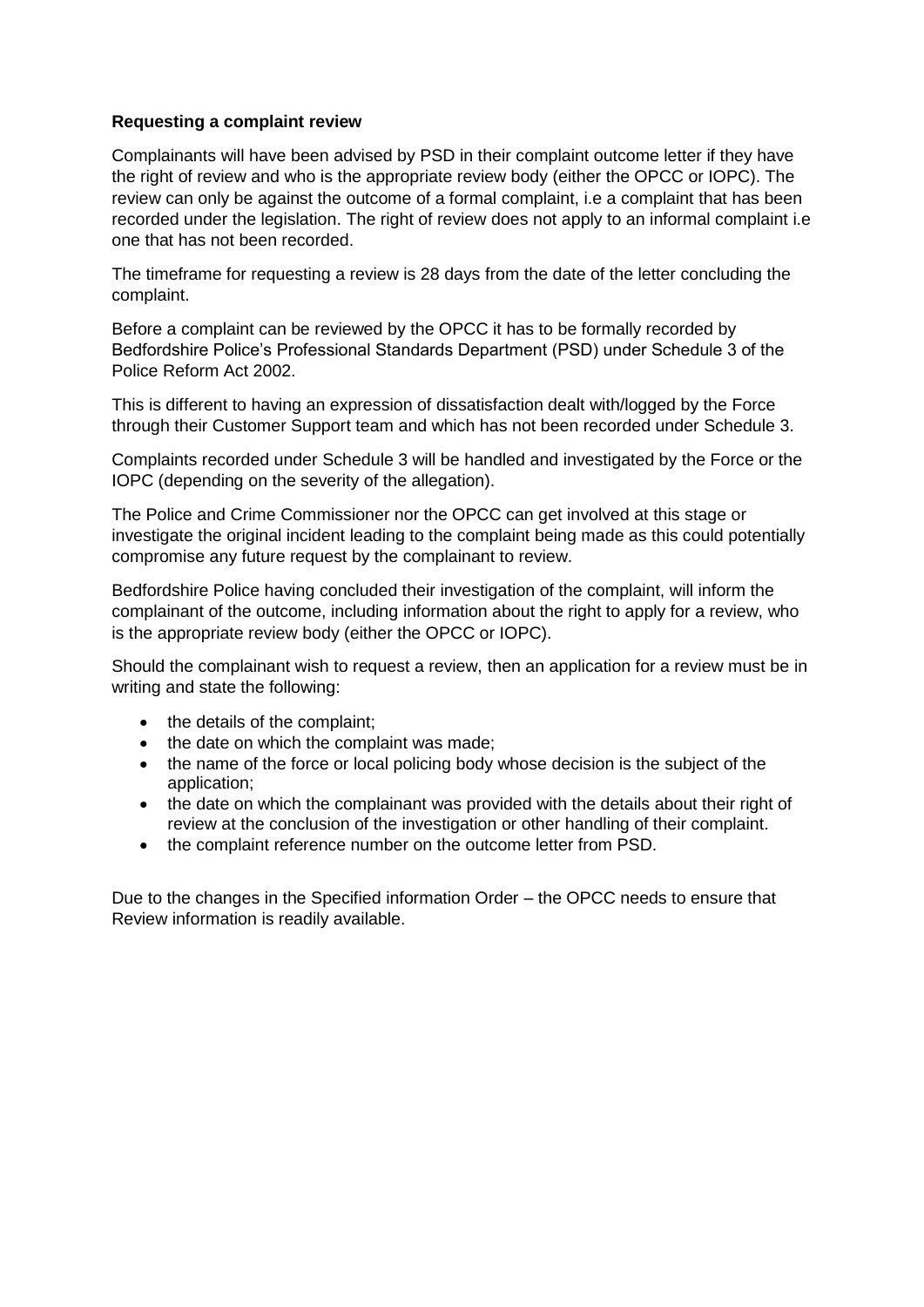

OPCC Oversight that has been passed to the Force:

• Feedback to be given to the Case handler that additional information should be added to the final report (Who,what,when,why,how) to stop any room for questions by the complainant or the OPCC.

#### **Independent Custody Visitors**

Under the Police Reform Act 2002, as amended by the Police Reform & Social Responsibility Act 2011, the Local Policing Body has a statutory duty to establish and maintain an Independent Custody Visiting Scheme, which involves volunteer members of the public visiting police stations to check and report on the treatment of detainees, the conditions in which they are held and that their rights and entitlements are being observed. The scheme offers protection and confidentiality to detainees, the police and provides reassurance to the wider community**.**

The purpose of Independent Custody Visiting is to provide assurance that detainees in Bedfordshire Police Custody are:

1. Treated fairly and in accordance with the Police and Criminal Evidence Act 1984 (PACE) and associated codes of practice

2. That the conditions detainees are kept in are clean and safe and any matters of concern are recorded and dealt with effectively;

3. That the rights and entitlements of detainees in Bedfordshire Police Custody are observed and adhered to.

Independent Custody Visitors are members of the local community who, working in pairs, call at Police Stations unannounced at any time. With agreement, the visitors can speak to detainees about their treatment or conditions, and take up any issues of concern with custody staff. A short report of their findings is made prior to leaving the station. Their work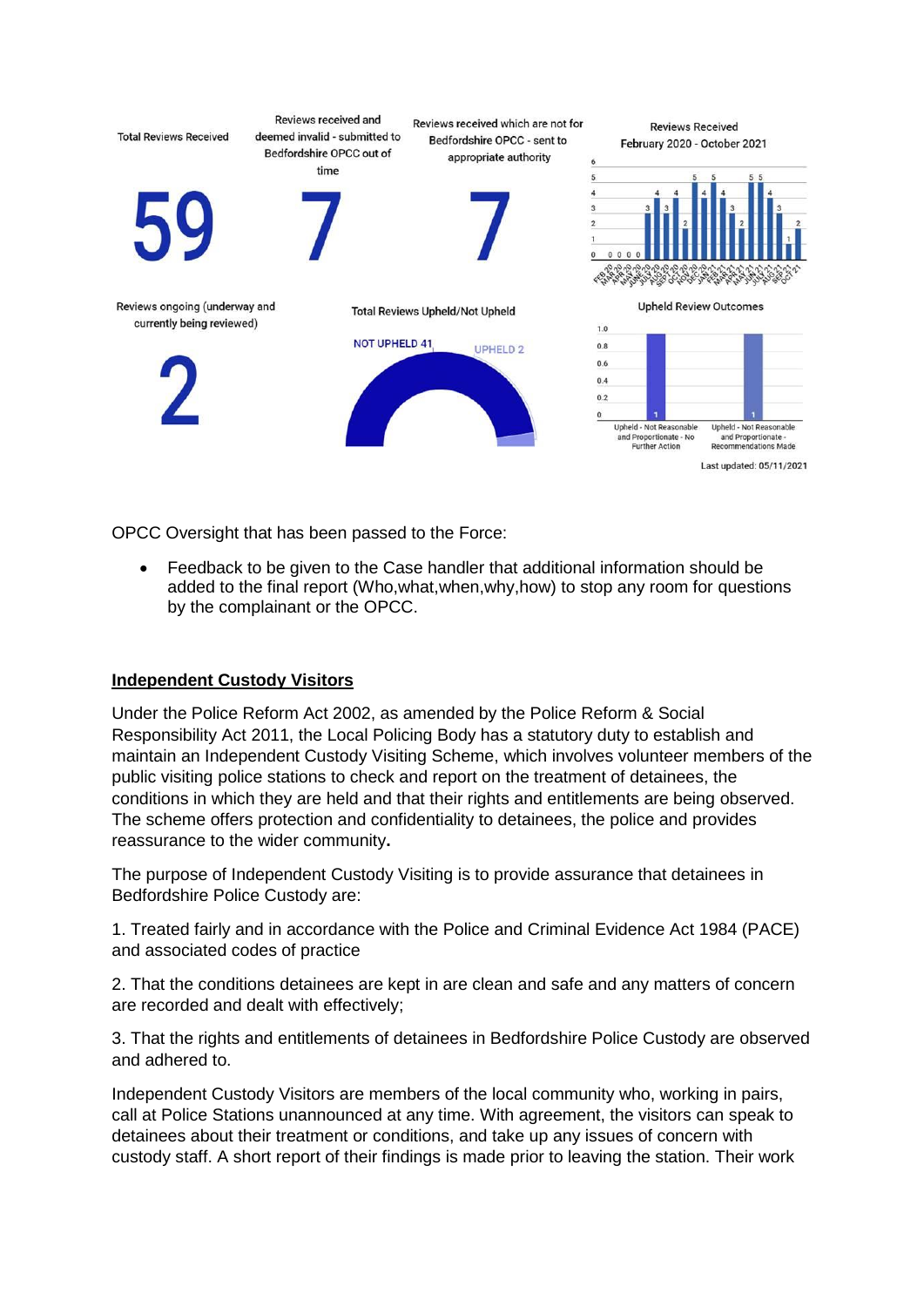provides the PCC (and in turn the local community) with assurance that anyone arrested by the police and held in custody is treated fairly and has access to appropriate facilities.

Bedfordshire ICV Scheme has 23 ICVs. The ICV Scheme has recruited 4 new ICVs and we are awaiting vetting clearance before initial training can be carried out.

Physical visiting to Police Custody in Bedfordshire ceased in March 2020 due to the spread of the COVID-19 Pandemic. Oversight of custody was initially maintained via virtual meetings held between the Bedfordshire ICV Scheme Manager and the Chief Inspector of Custody on a weekly basis. Virtual ICV visiting commenced towards the end of August 2020 whereby two virtual visits are held each week, one to the Kempston suite and one to the Luton suite. Weekly Custody meetings have continued throughout this timeframe where any issues and concerns are addressed directly with the custody Chief Inspector and Inspectors.

The national roadmap to cautiously ease the country out of lockdown has provided confidence to consider a return to physical visiting. This policy highlights the revised procedure for visiting custody from 19th July 2021 mitigating the risks of contracting or spreading the virus.

Due to Covid-19 the ICV scheme has been completing virtual visits via Microsoft Teams, to speak with detainees and ensure that they are treated fairly, the conditions are appropriate and to ensure they have had their rights and entitlements explained, however we did return to Physical Visiting on the 19<sup>th</sup> July 2021.



Within the ICV Visits the OPCC have noted that a high percentage of detainees held in custody have stated that they have been treated fairly and have been looked after.

#### **Points to note that have been raised during the visits:**

- On one occasion in Kempston Custody, ICV's were refused access to DP's due to how busy custody was and low staffing levels.
- Staffing levels are low within Custody, this has been discussed with Chief Inspector and Force Exec Team are aware of issues.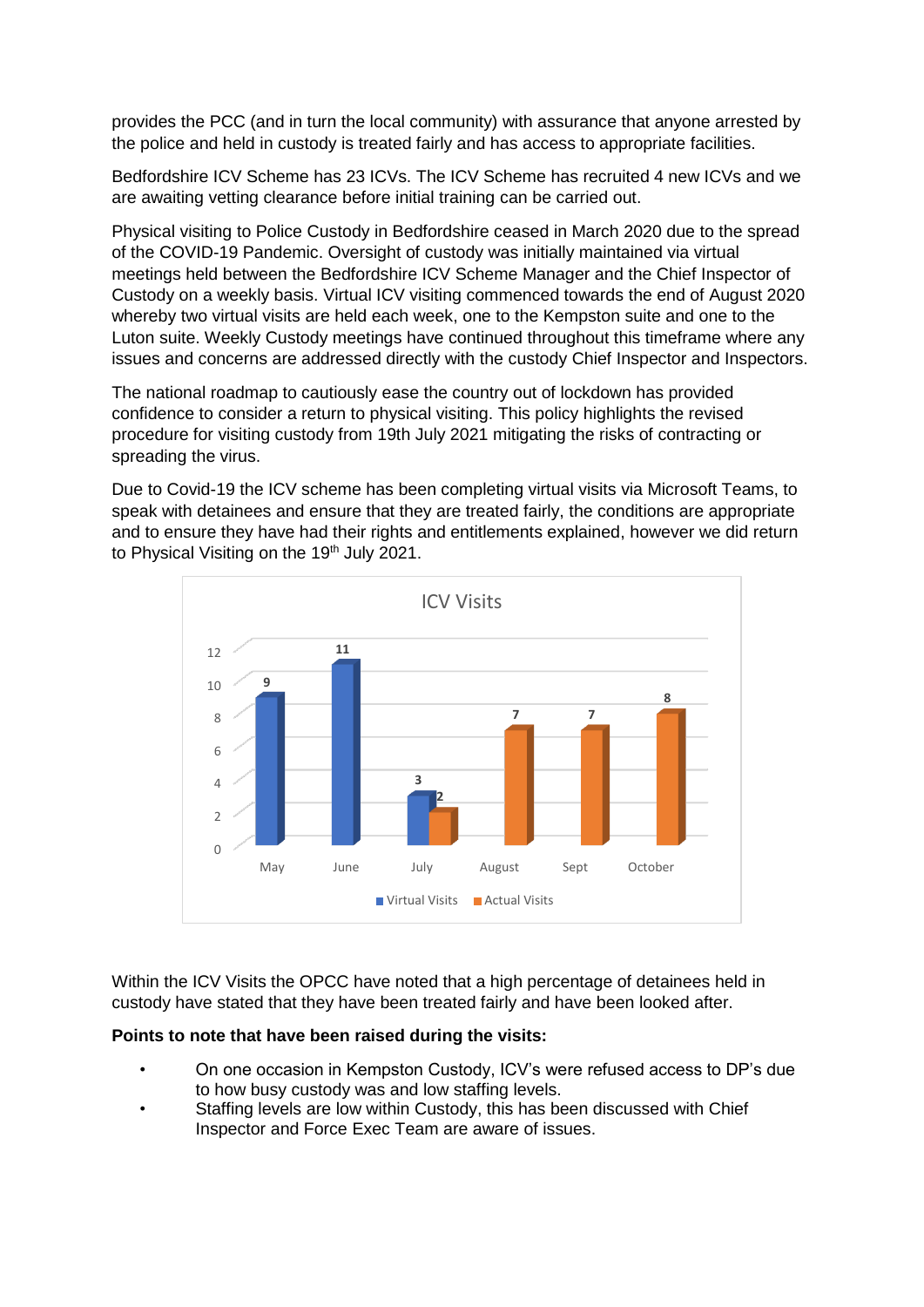- Ready meals and sandwiches best before end and use by dates not always being regularly reviewed by Custody staff – ICV's have found out of date ready meals and sandwiches on a couple of occasions.
- New and updated report form paperwork hasn't been readily available for ICV's on several occasions, this has been discussed with CI and she has informed OPCC this should not be an issue as she has informed staff to bulk print.

#### **Good practice:**

- ICV's have noted on several occasions how helpful staff are, especially when Custody is busy.
- A detainee stated that they "couldn't have been treated any better" to an ICV on a visit.

On the 27<sup>th</sup> September 2021 the ICV Panel meeting took place. The ICVs had a presentation from the Force and OPCC on all things custody. The OPCC hope to return to face to face meeting in December 2021.

#### **Legally Qualified Chairs**

Following a public consultation led by the Home Secretary in the autumn of 2014, changes were made to the police disciplinary system for the purposes of more transparency, independence and justice. These included holding police misconduct hearings in public (from May 2015) and replacing Chief Police Officers who currently chair hearings with Legally Qualified Chairs (LQC) from January 2016. The role and responsibilities of the LQC have been subsequently strengthened in the 2020 regulations.

The Police Misconduct Hearing Panel includes a chair selected from a list of persons appointed by Police & Crime Commissioners (PCCs) to conduct misconduct hearings for special constables and police officers other than senior police officers and is governed by the current and earlier Police Conduct Regulations.

The Police Misconduct Hearing Panel is likely to be convened to hear allegations of serious cases of misconduct by police officers. The maximum outcome at this hearing would be dismissal from the police service without notice. Cases would include for example, allegations of criminal acts, serious road traffic matters such as drink/driving and other serious breaches of the standards of professional behaviour expected of police officers such as neglect of duty.

Misconduct Hearings could also be convened to consider the final stages of action under performance regulations, where police officers can be dismissed for unsatisfactory performance or attendance.

The Misconduct Hearing Panels will hear cases governed by the Police (Conduct) Regulations 2020. For the purposes of this Handbook, all references will be to the 2020 regulations. (It should be noted that cases where investigations commenced prior to 1st February 2020 will be heard under the Police (Conduct) Regulations 2012 (amended by Police (Conduct) (Amendment) Regulations 2014 and 2015). Should this be the case an LQC will be advised of the relevant regulations to be applied.)

The Hearing Panels consist of three persons: The Legally Qualified Chair (LQC), a police officer of the rank of superintendent or above, and an independent member (IM).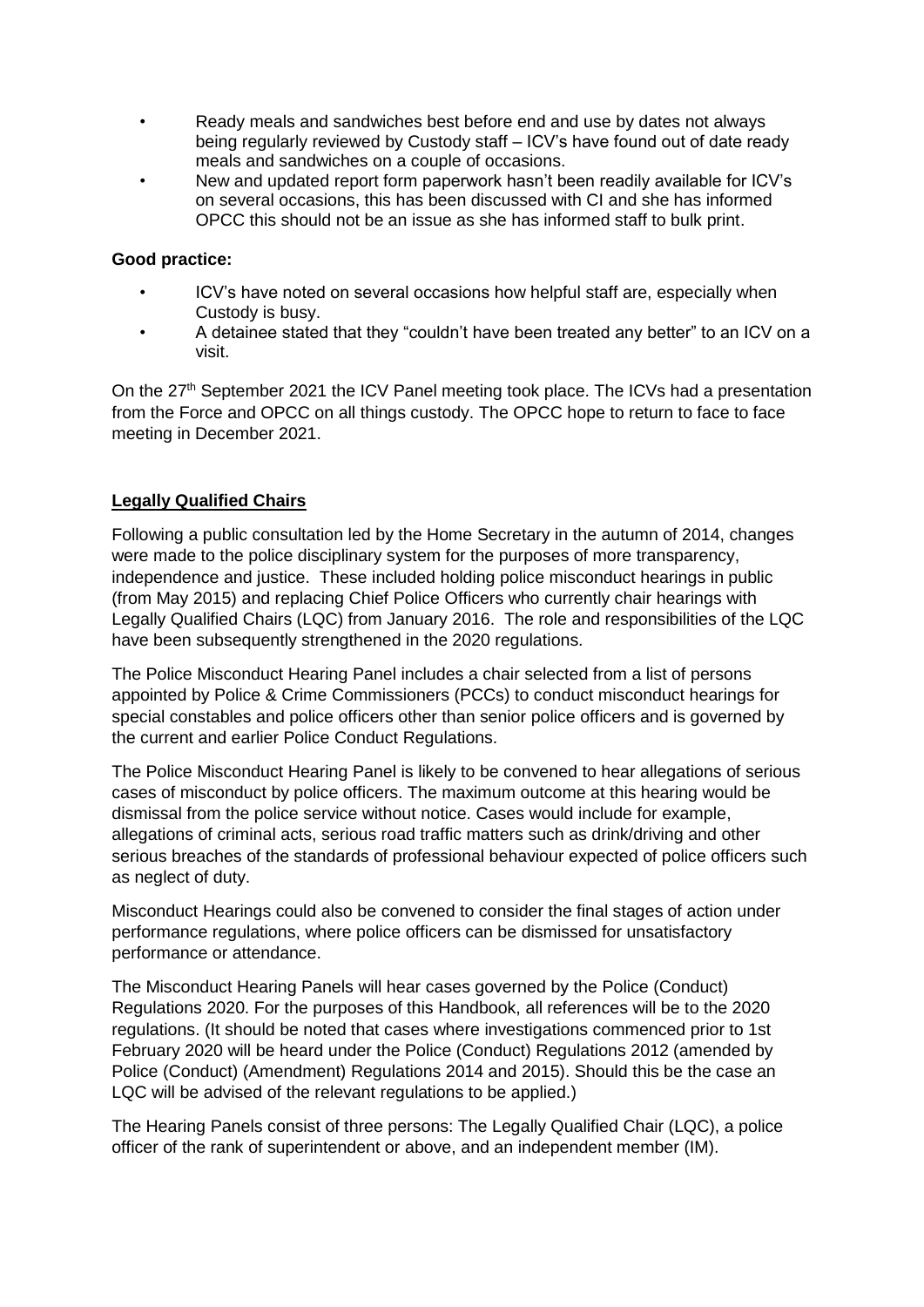The OPCC is the authority to appoint LQCs and IMs and in line with the transparency pledge made by the PCC the OPCC will be releasing the figures of the numbers that have been appointed.

![](_page_11_Figure_1.jpeg)

#### **Freedom of Information / Subject Access Requests**

#### OPCC Freedom of Information Requests and Subject Access Requests 1st August 2021 - 31st October 2021

![](_page_11_Figure_4.jpeg)

#### **Trends/Patterns**

Total number of correspondences logged by the OPCC – 128 in the last quarter.

Dominant themes for the above period are;

|  | <b>Theme</b> | <b>Number of</b><br>correspondences | Percentage   Notes |  |
|--|--------------|-------------------------------------|--------------------|--|
|--|--------------|-------------------------------------|--------------------|--|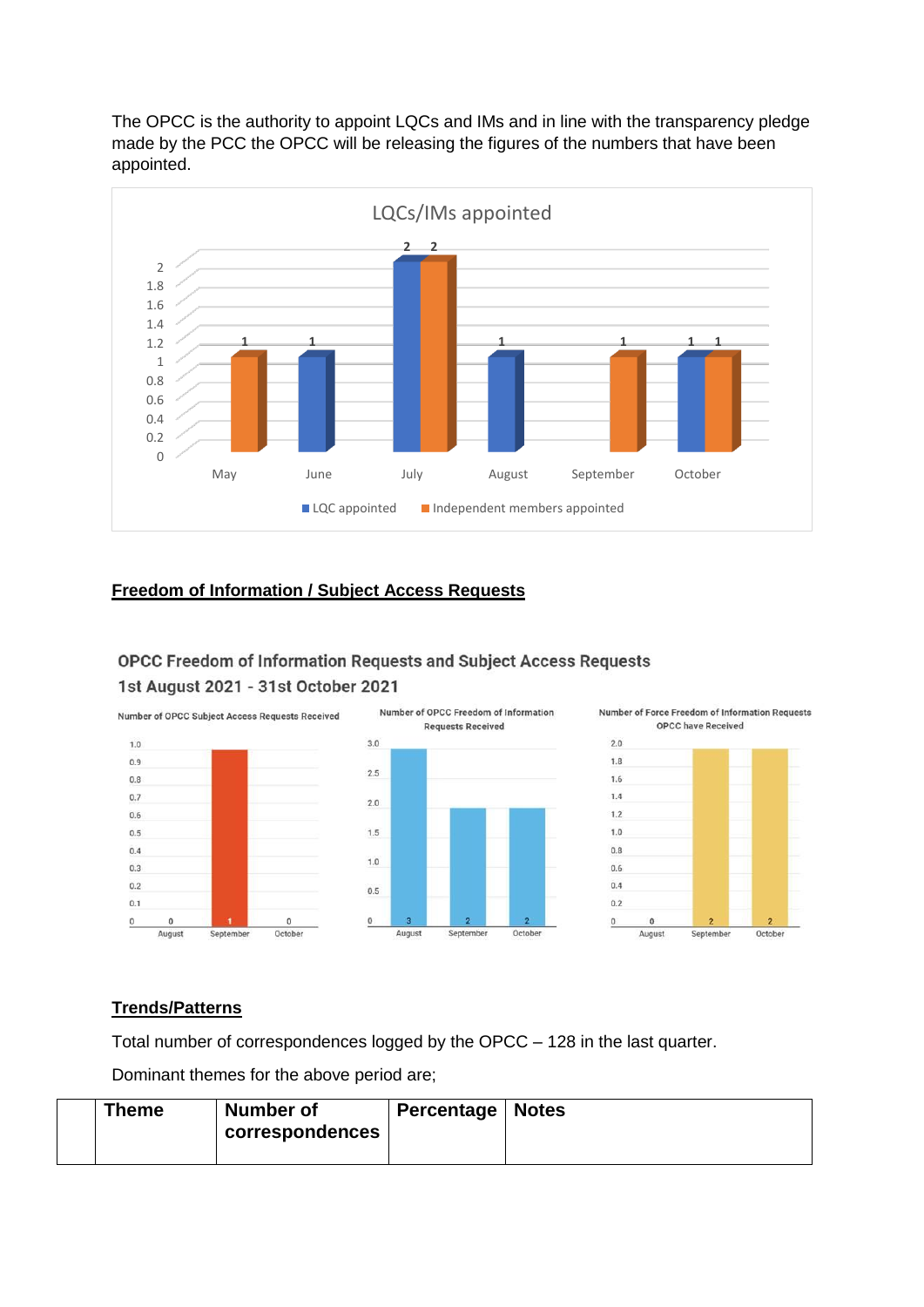| 1              | ASB / Drugs /<br>Harassment                                                                  | 8              | 6% | Areas covered:<br><b>Nuisance Youths</b><br>➤<br>E Scooters<br>➤<br>Neighbour Dispute<br><b>Burglaries</b><br>➤<br><b>Drugs</b><br>➤ |  |
|----------------|----------------------------------------------------------------------------------------------|----------------|----|--------------------------------------------------------------------------------------------------------------------------------------|--|
| $\overline{2}$ | Speeding                                                                                     | $\overline{7}$ | 5% | Areas of Speeding:<br>$\triangleright$ Stotfold<br>Woburn, via Leighton Street<br>≻<br>Snow Hill, Maulden<br>≻                       |  |
| 3              | Northview<br>Road<br>Dunstable                                                               | 6              | 4% | ASB ref 1 x individual                                                                                                               |  |
| 4              | Police<br>process/No<br>action                                                               | 8              | 6% | Aspects cover no updates allegedly<br>not being given to the Public from<br>Police and No Police Presence                            |  |
| 5              | Psymera<br>Festival<br>(Steppingley)                                                         | 5              | 4% | Trance Music Festival (one off) -<br>August                                                                                          |  |
|                | <b>Thefts from Vans</b><br>The OPCC are aware of high media coverage surrounding this issue. |                |    |                                                                                                                                      |  |

All complaints are forwarded to Bedfordshire Police Customer Support Team. The role of the Customer Support Team is to initially handle the complaint. They will be in contact with the complainant at the earliest opportunity where they will gather information in regards to the complaint to fully understand it.

#### **The Policing and Crime Act 2017: changes to the police complaints system**

Legislation changed in February 2020 to ensure that matters can be dealt with at the most appropriate level, supporting both the efficiency and fairness of the complaints system. There is still provision for the most serious matters to be investigated independently. Below that level there are a wide range of complaints that are most appropriately dealt with by the police themselves. The changes allow for certain types of complaints to be resolved outside the requirements of Schedule 3 to the Police Reform Act 2002, while those that have been recorded may be handled reasonably and proportionately otherwise than by investigation, by investigation, or, in some circumstances, no further action may be taken. This allows for the police to quickly learn from, and make improvements based on, the complaints they handle.

All local policing bodies have certain duties in relation to the handling of complaints. They can also choose to take on responsibility for certain additional functions that would otherwise sit with the chief officer:

- Model 1 (mandatory): all local policing bodies have responsibility for carrying out reviews where they are the relevant review body.
- Model 2 (optional): in addition to the responsibilities under model 1, a local policing body can choose to assume responsibility for making initial contact with